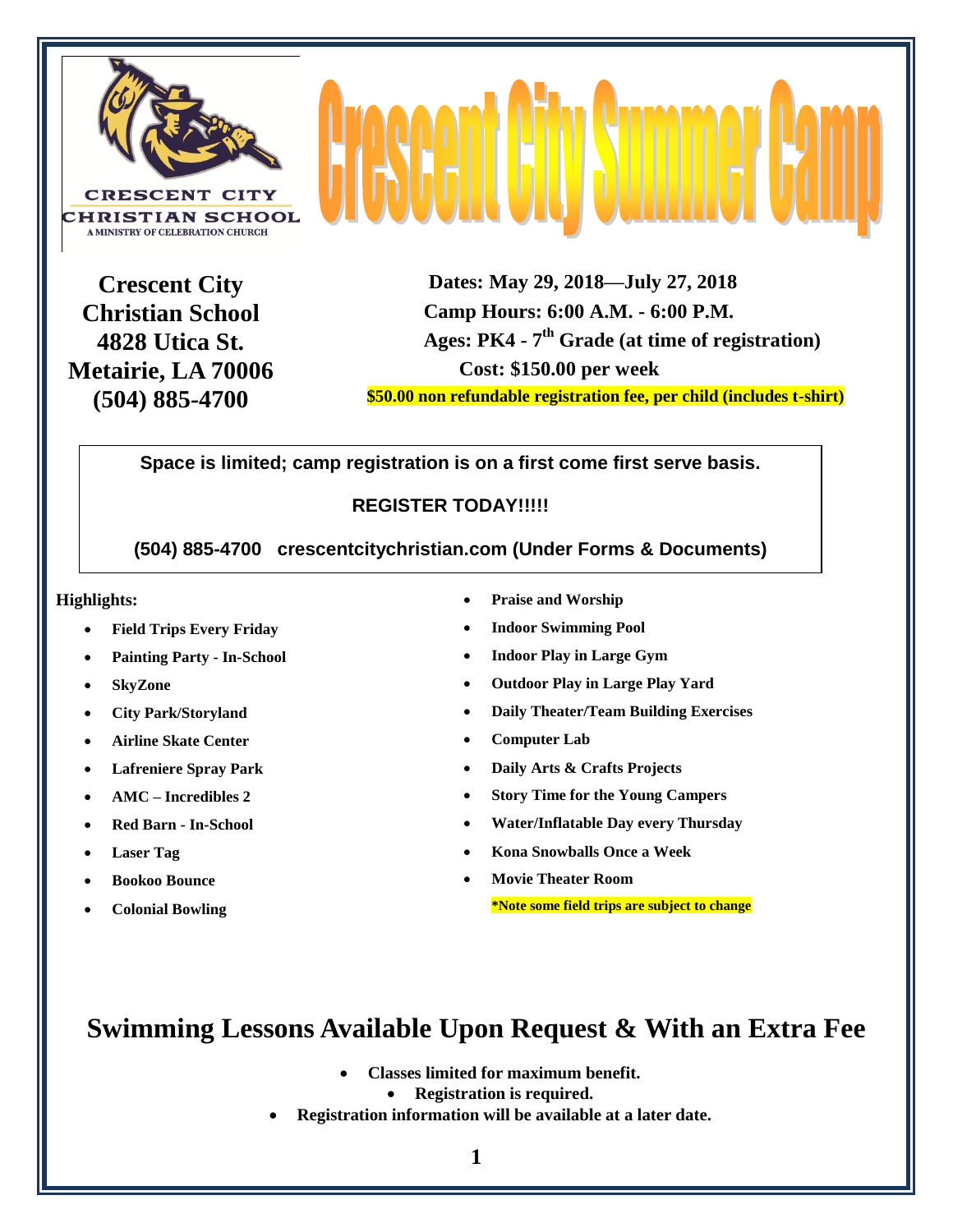### **CAMP INFORMATION**

The Crescent City Summer Camp Program has three main objectives. The first is to provide students from Crescent City Christian School with a safe and fun environment to spend summer with many of the same kids they spend time with during the school year. The second is to provide young students who will be transitioning from a Pre-K program into Kindergarten with the opportunity to transition into a school program in a low pressure environment. The third is to provide children from the community a safe, fun and Godly environment in which to spend their summer. The opportunity to disciple our current students and church members and the opportunity to evangelize to the community through the children make this camp a worthwhile endeavor.

#### **Mission:**

Crescent City Summer Camp exists to provide students with a warm, safe, fun and loving environment in which to spend their summer break. It is our desire to prepare students for the coming school year through fun and interactive activities which challenge the mind, body and spirit of each individual.

#### **Ages:**

CCCS provides a quality age appropriate program for children **entering PK4 through the 7th grade. Children entering the PK4 must be completely potty trained and have completed a PK3 program to be eligible for Summer Camp.** 

#### **Activities:**

- **Spiritual Growth and Evangelism-** Every aspect of the camp is designed with the child's spiritual well being in mind. There will be daily praise and worship in conjunction with a daily devotion and a weekly chapel service. In addition, each camp counselor is equipped to minister to the children on an individual level.
- **Daily Activities** Each day the campers will rotate between classroom times (where devotions, arts and crafts and other activities take place), small and large group game and activity times, and outdoor playground time.
- **Arts and Crafts-** During the week campers will be involved in some type of arts and crafts.
- **Field Trips-** There is one age appropriate field trip per week.
- **Themed Weeks-** We will have various themed weeks throughout the summer (basketball, volleyball, etc.).
- **Snowballs-** Once a week Kona Ice will come to the school and provide your child with one snowball of their choice.

#### **Swimming and Water Activities:**

**Indoor Swimming-** Children will have the opportunity to swim as deemed age-appropriate. Certified lifeguards will be on duty and with the children at all times. Their camp counselor will also be present during swimming times. Children will also have the opportunity to participate in swim lessons and fitness technique classes under the direction of certified instructors for an additional fee. (Please see flyer for details.)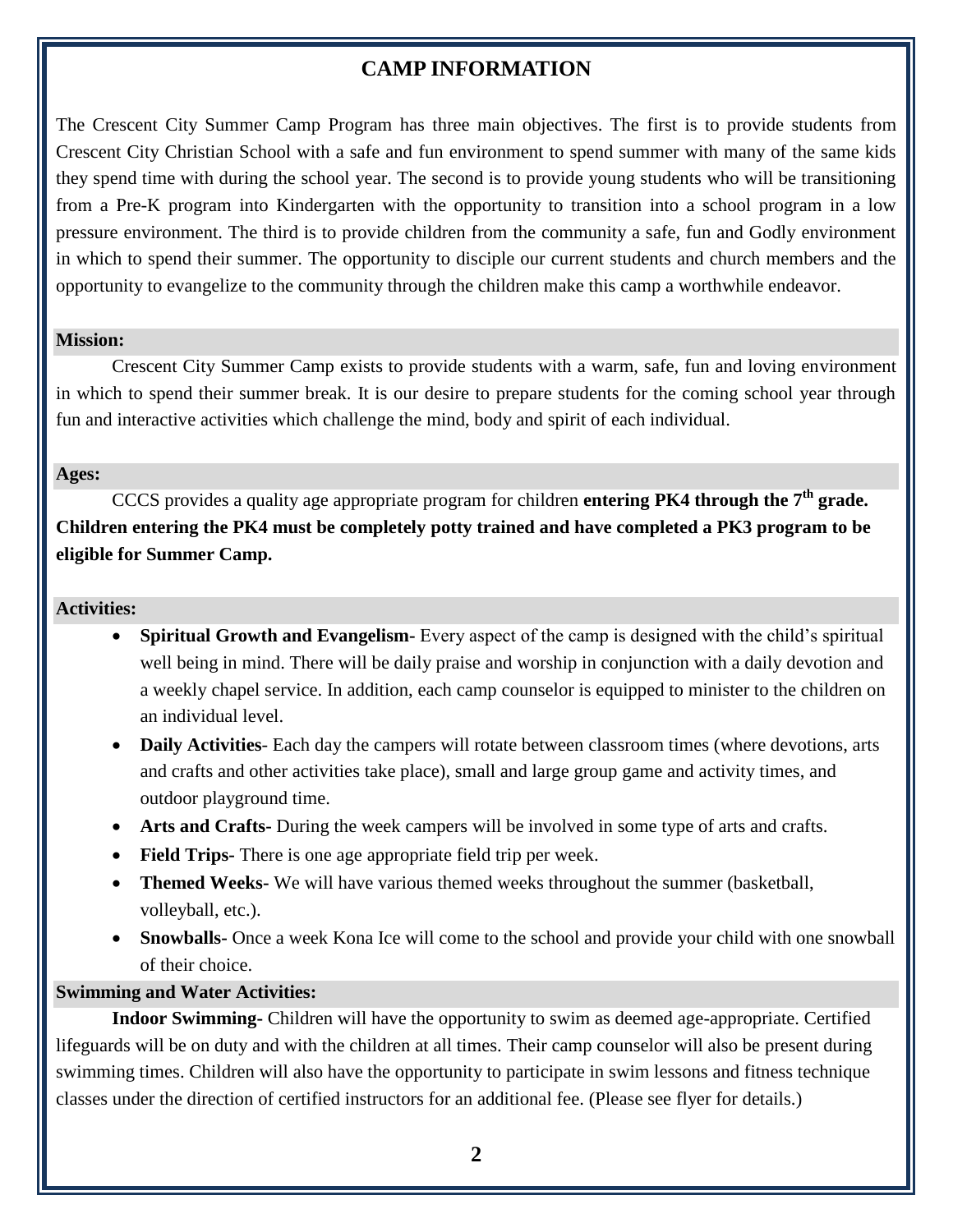| (Complete registration form and submit with non-refundable \$50 registration fee, per child)          |              |     |                   |            |                        |
|-------------------------------------------------------------------------------------------------------|--------------|-----|-------------------|------------|------------------------|
|                                                                                                       |              |     |                   |            |                        |
|                                                                                                       |              |     |                   |            |                        |
| Child's Name                                                                                          | D.O.B        | Age | Grade<br>Entering | <b>Sex</b> | T-Shirt<br><b>Size</b> |
|                                                                                                       |              |     |                   |            |                        |
|                                                                                                       |              |     |                   |            |                        |
|                                                                                                       |              |     |                   |            |                        |
| T-shirt sizes: YXS (2-4), YS (4-6), YM (8-10), YL (10-12), AS, AM, AL, AXL, AXXL                      |              |     |                   |            |                        |
| Children's Address: <u>New York: Address:</u> New York: 2014                                          |              |     |                   |            |                        |
|                                                                                                       |              |     |                   |            |                        |
|                                                                                                       |              |     |                   |            |                        |
|                                                                                                       |              |     |                   |            |                        |
|                                                                                                       |              |     |                   |            |                        |
|                                                                                                       |              |     |                   |            |                        |
|                                                                                                       |              |     |                   |            |                        |
| List emergency contacts, other than parent/guardian. Parents/guardians will always be notified first. |              |     |                   |            |                        |
|                                                                                                       |              |     |                   |            |                        |
|                                                                                                       |              |     |                   |            |                        |
|                                                                                                       |              |     |                   |            |                        |
| Persons authorized to pick-up your children:                                                          |              |     |                   |            |                        |
| Name                                                                                                  | Relationship |     |                   |            |                        |
|                                                                                                       |              |     |                   |            |                        |
|                                                                                                       |              |     |                   |            |                        |
|                                                                                                       |              |     |                   |            |                        |
|                                                                                                       |              |     |                   |            |                        |
| Please indicate what week your child plans to participate: Week 1_____ Week 2_____Week 3_____         |              |     |                   |            |                        |
| Week 4_____Week 5______Week 6_____Week 7_____Week 8_____Week 9 ______                                 |              |     |                   |            |                        |
|                                                                                                       | 3            |     |                   |            |                        |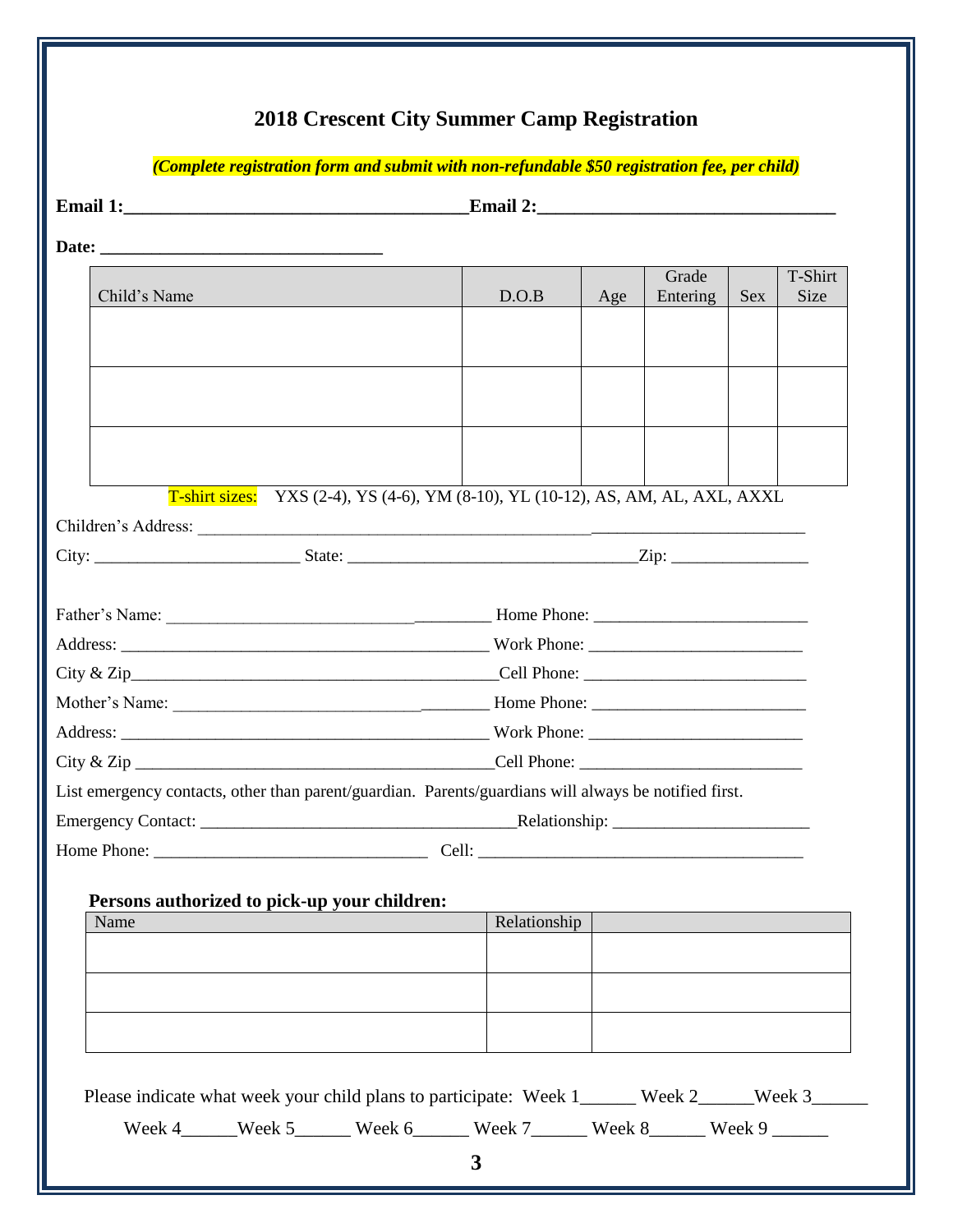### **Parental Consent**

As the parent/legal guardian of the child to which this registration applies, we have read, understand and agree with the following:

- 1. Registration fees and payments are not refundable.
- 2. I/we understand and agree that my payment of \$150.00 per week is due **on or before the Thursday in advance of each week of participation.**
- 3. I/we agree to pay a late fee of \$5 if payment is made after the due date.
- 4. I/we further understand that our child will not be able to attend camp until accounts are up to date.
- 5. I/we understand that a \$25 fee will be charged for all returned checks.
- 6. I/we understand summer camp, by nature, includes activities, which have a potential for harm or injury, and so that our child can best participate and Crescent City Summer Camp most effectively offer day camp activities, I/we hereby waive, relinquish and surrender any and all claims and/or rights of action against Crescent City Summer Camp, Crescent City Christian School and Day Care, and Celebration Church, including any and all principals, agents, employees, and/or volunteers associated with any/all of these entities for any and all damages and/or injuries which may occur to my child or property while participating in any such day camp activity.
- 7. I/we understand my child/children who use earplugs when participating in water activities *must* be able to insert earplugs themselves. Camp staff is not permitted to put earplugs into camper's ears.
- 8. I/we understand that microwaves are not available for lunch or snacks.
- 9. I/we understand that *medication will not be given by staff members*. Parents must come to school to administer any necessary medication.
- 10. I/ we understand that my children will receive instruction from the Bible and will receive Spiritual training pursuant to a committed Christian life.
- 11. I/we give my permission for my child to accompany Camp Staff on office approved off-campus field trips and as published in camp schedules.
- 12. I/we understand that Crescent City Summer Camp reserves the right to dismiss children who do not honor the behavior guidelines and policies set forth.
- 13. I give Crescent City Christian (Summer Camp) permission to use my child's image (either video or still) as part of the promotional materials, press releases, commercials, and advertising opportunities through various media outlets (including but not limited to website, newspaper television, and on-line social media sites). This waiver will remain valid as long as the student is attending Summer Camp unless written notice is received from the parent. Please note, a refusal does NOT refer to photos of your child used in on campus displays or for large group photos in which the students are not individually identified.

\_\_\_\_\_\_\_\_\_\_\_\_\_\_\_\_\_\_\_\_\_\_\_\_\_\_\_\_\_\_\_\_\_\_\_\_\_\_\_\_\_ \_\_\_\_\_\_\_\_\_\_\_\_\_\_\_\_\_\_\_\_\_\_\_

\_\_\_\_\_\_\_\_\_\_\_\_\_\_\_\_\_\_\_\_\_\_\_\_\_\_\_\_\_\_\_\_\_\_\_\_\_\_\_\_\_ \_\_\_\_\_\_\_\_\_\_\_\_\_\_\_\_\_\_\_\_\_\_\_

Parent / Guardian Signature Date

Parent / Guardian Signature Date

**4**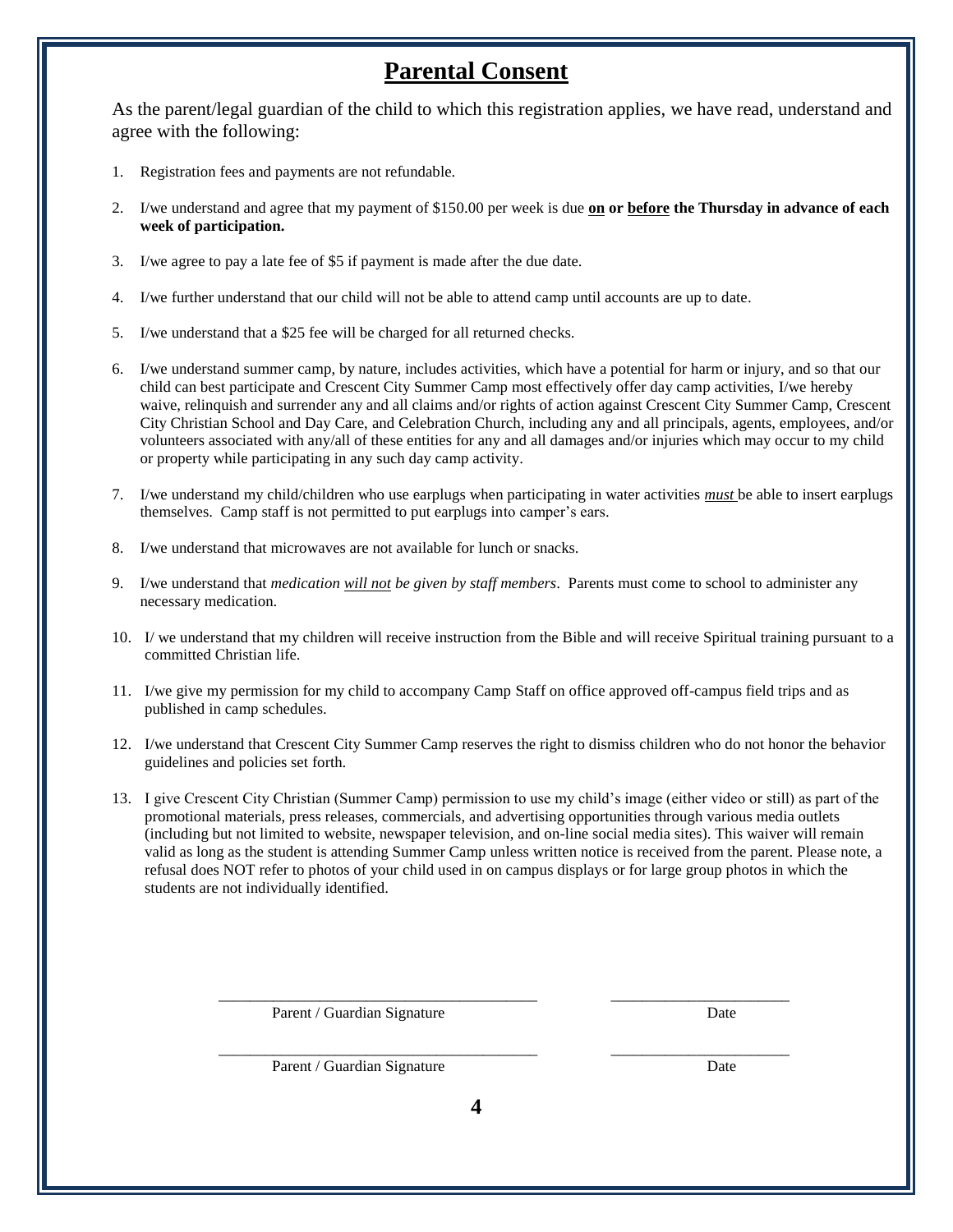# **Field Trip Permission Form**

# Child's Name:

| Day    | Date                  | Event                                               | Location  | Itinerary          |
|--------|-----------------------|-----------------------------------------------------|-----------|--------------------|
| Friday | June 1st              | Zoo                                                 |           |                    |
| Friday | June $8th$            | <b>SkyZone</b>                                      |           | Depart:<br>Return: |
| Friday | June $15^{\text{th}}$ | <b>Aquarium &amp; IMAX</b><br><b>Picnic Follows</b> |           | Depart:<br>Return: |
| Friday | June $22nd$           | <b>Airline Skate Center</b><br><b>TBD</b>           |           | Depart:<br>Return: |
| Friday | June $29th$           | <b>AMC Clearview-</b>                               |           | Depart:<br>Return: |
| Thurs. | July 6 <sup>th</sup>  | <b>Red Barn</b>                                     | In-School |                    |
| Friday | July $13^{\text{th}}$ | <b>Laser Tag</b><br><b>TBD</b>                      |           | Depart:<br>Return: |
| Friday | July 20 <sup>th</sup> | <b>Colonial Bowling</b>                             |           | Depart:<br>Return: |
| Friday | July $27th$           | <b>LAST DAY FUN!!</b>                               | In-School | Depart:<br>Return: |
|        |                       |                                                     |           |                    |

I give my permission for my child to attend, be transported to and from participate in the above activities and events.

Parent / Guardian Signature Date

\_\_\_\_\_\_\_\_\_\_\_\_\_\_\_\_\_\_\_\_\_\_\_\_\_\_\_\_\_\_\_\_\_\_\_\_\_\_\_\_\_\_\_\_\_ \_\_\_\_\_\_\_\_\_\_\_\_\_\_\_\_\_\_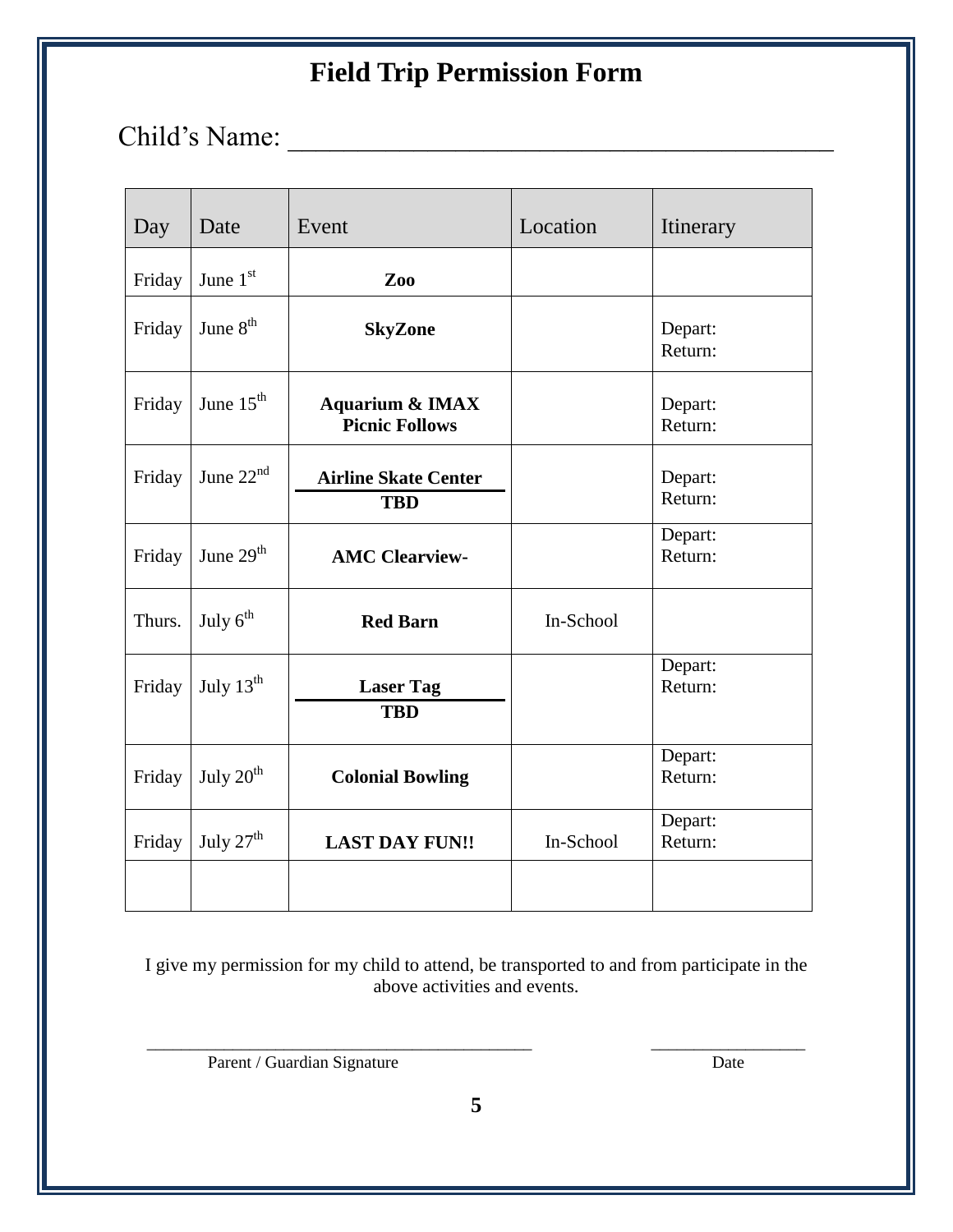## **Student Medical Form**

Student Name: \_\_\_\_\_\_\_\_\_\_\_\_\_\_\_\_\_\_\_\_\_\_\_\_\_\_\_\_\_\_\_\_\_\_\_\_\_\_\_\_\_\_\_\_\_\_\_\_

|  |  |  | List and explain any physical needs, conditions, limitations or medications of which our staff should be aware. |  |  |
|--|--|--|-----------------------------------------------------------------------------------------------------------------|--|--|
|--|--|--|-----------------------------------------------------------------------------------------------------------------|--|--|

\_\_\_\_\_\_\_\_\_\_\_\_\_\_\_\_\_\_\_\_\_\_\_\_\_\_\_\_\_\_\_\_\_\_\_\_\_\_\_\_\_\_\_\_\_\_\_\_\_\_\_\_\_\_\_\_\_\_\_\_\_\_\_\_\_\_\_\_\_\_\_\_\_\_\_\_\_\_\_\_\_\_\_

**Medical History:** Please provide information on any medical history past or present that we should be aware of including allergies, chronic conditions, etc. \_\_\_\_\_\_\_\_\_\_\_\_\_\_\_\_\_\_\_\_\_\_\_\_\_\_\_\_\_\_\_\_\_\_\_\_\_\_\_\_\_\_\_\_\_\_\_\_\_\_\_\_\_\_\_\_\_\_\_\_\_\_\_\_\_\_\_\_\_\_\_\_\_\_\_\_\_\_\_\_\_\_

|  | $City:$ $Zip:$ $Zip:$ $Office Phone:$ $\Box$ |  |
|--|----------------------------------------------|--|

I understand that my child may not be in possession - **at any time** - of any medication, prescription or over the counter.

 $\frac{1}{2}$  , and the set of the set of the set of the set of the set of the set of the set of the set of the set of the set of the set of the set of the set of the set of the set of the set of the set of the set of the set

Parent / Guardian Signature Date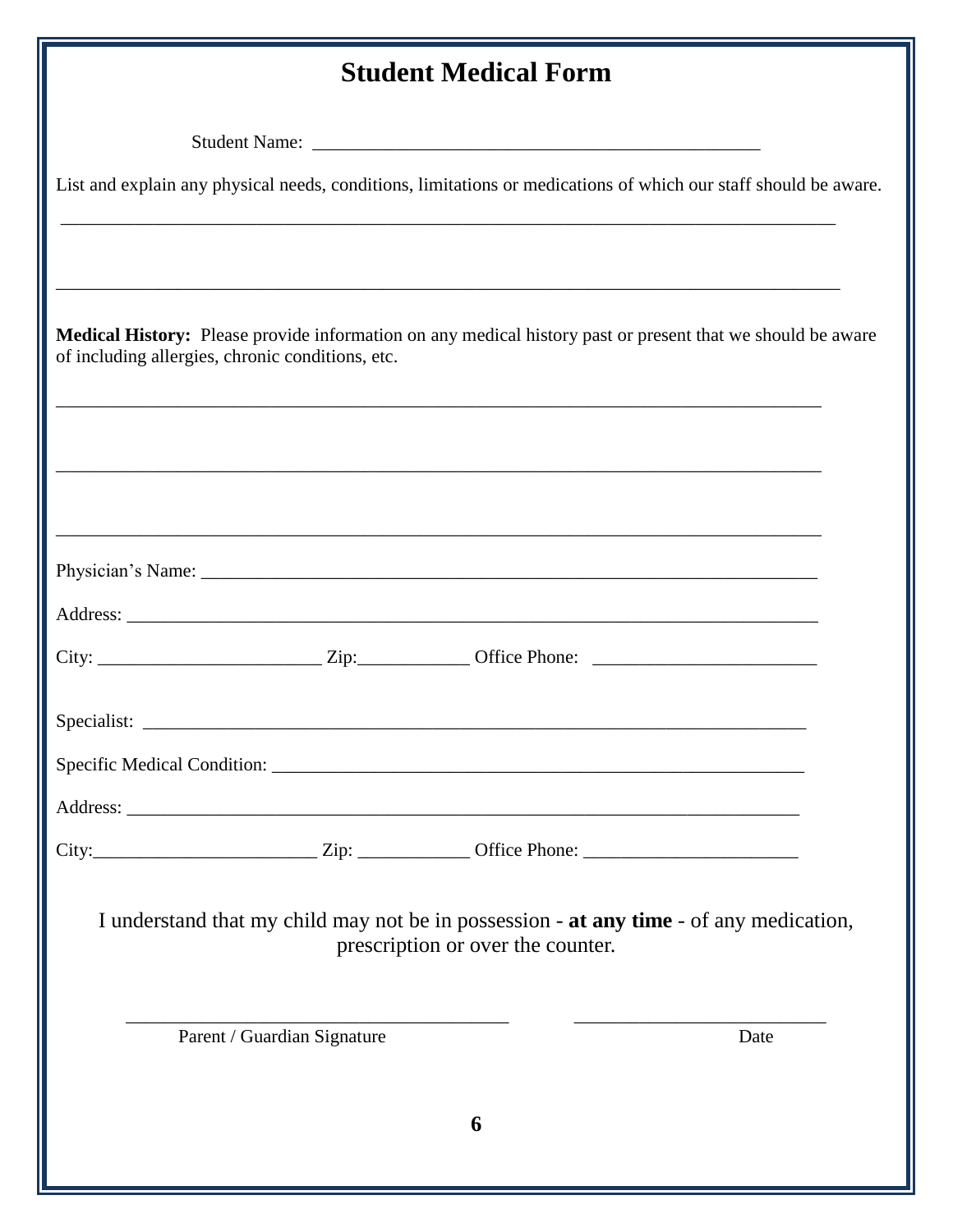# **Water Activities Permission Form**

My Child (name) \_\_\_\_\_\_\_\_\_\_\_\_\_\_\_\_\_\_\_\_\_\_\_\_\_\_\_\_\_\_\_\_\_\_\_\_\_\_\_\_\_\_\_\_\_\_\_\_\_

has my permission to participate in the following type of water activities:

1) Swimming in the indoor pool 2) Outdoor "water day" activities including sprinklers and water slides From May 29, 2018 through July 27, 2018.

All water activities will be located at:

Crescent City Christian School 4828 Utica Street Metairie, LA 70006

I understand my child/children who use earplugs when participating in water activities *must* be able to insert earplugs themselves. Camp staff is not permitted to put earplugs into campers ears.

Parent / Guardian Signature Date

\_\_\_\_\_\_\_\_\_\_\_\_\_\_\_\_\_\_\_\_\_\_\_\_\_\_\_\_\_\_\_\_\_\_\_\_\_\_ \_\_\_\_\_\_\_\_\_\_\_\_\_\_\_\_\_